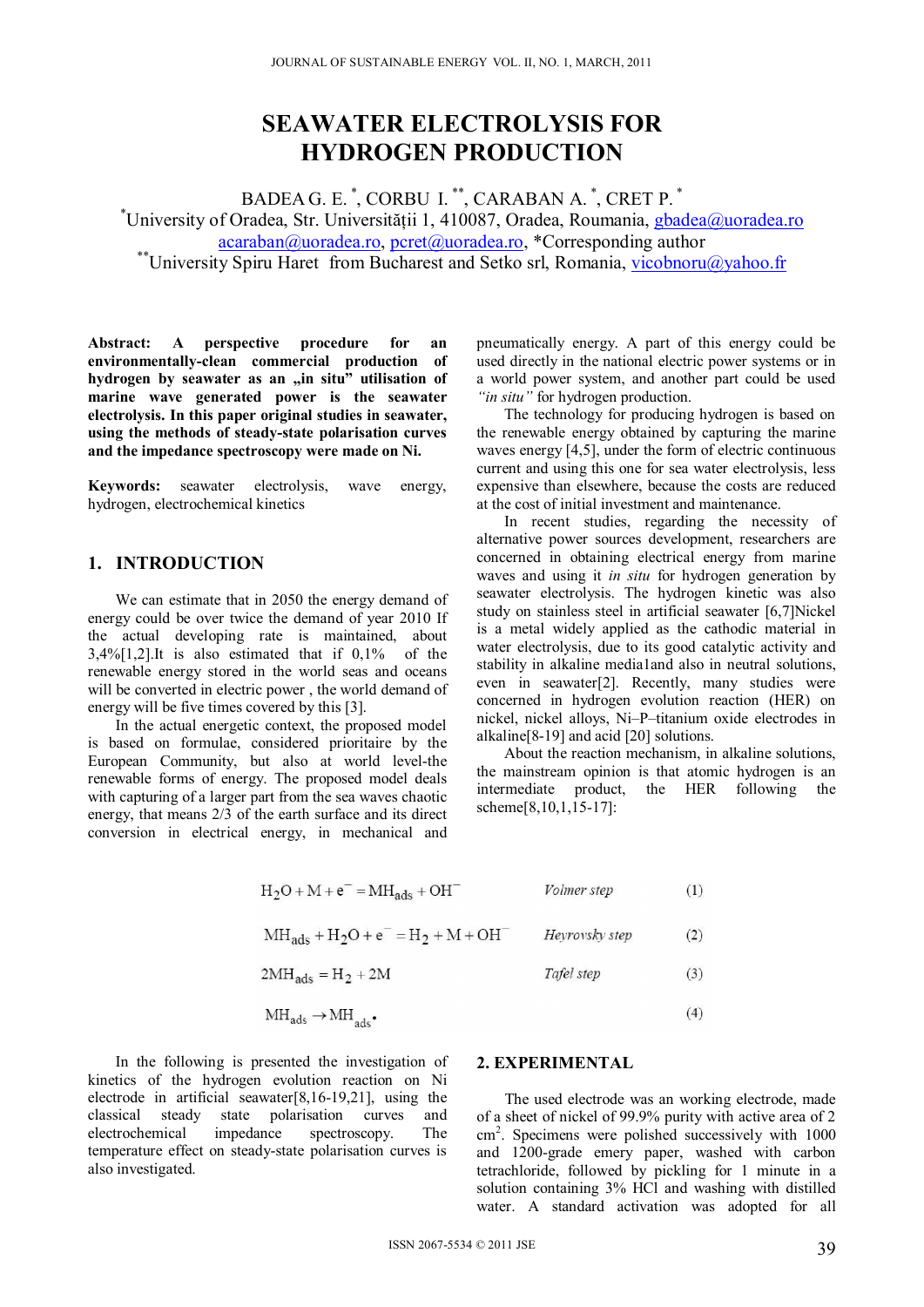specimens consisting in a cathodic polarisation at  $-1.2$ V/SCE for 1 minute in the studied solution.

The artificial seawater was prepared using chemically pure reagents and double distilled water.(table 1). A conventional three-compartment glass cell was used. Quasi-stationary potentiostatic curves were recorded with PS 2 potentiostat, by scanning the electrode potential with 30 mV steps after 1 min. As the current reached about 100 mA, the direction of potential was reversed (backward scan).

The effect of the temperature was studied by recording the steady-state polarisation curves of Ni (forward scan) in the Tafel potential range at: 20, 30, 40, 50 and 60°C, respectively.(Table 2). The ac impedance measurements were carried out with Bas-Zahner IM6e potentiostat, controlled by a computer. Bode diagrams were obtained in the frequency range from 30 mHz to 50 kHz, at the following constant potentials: open circuit potential after cathodic activation of Ni, –1.2 and –1.3 V/SCE.

## **Table 1**

|  | Artificial seawater composition <sup>1</sup> (according to ASTM D1141) |  |  |
|--|------------------------------------------------------------------------|--|--|
|  |                                                                        |  |  |

| Chemical compounds                   | Concentration, $g/L$ | Chemical compounds                   | Concentration, g/L |
|--------------------------------------|----------------------|--------------------------------------|--------------------|
| NaCl                                 | 24.530               | NaHCO <sub>3</sub>                   | 0.201              |
| MgCh.6H <sub>2</sub> O               | 11.103               | <b>KBr</b>                           | 0.101              |
| $Na2SO4.10H2O$                       | 9.278                | $H_3BO_3$                            | 0.027              |
| CaCl <sub>2</sub> .2H <sub>2</sub> O | 1.539                | SrCl <sub>2</sub> .6H <sub>2</sub> O | 0.042              |
| KCl                                  | 0.695                | NaF                                  | 0.003              |

**Table 2.** 

The values of pH in artificial seawater at various temperatures and the corresponding calculated values of the equilibrium potential, E<sub>e</sub>, for the HER

|                        | 293      | 303      | 313      | 272<br>رے د | 333      |
|------------------------|----------|----------|----------|-------------|----------|
| pН                     | J.O      | 6.5      | 6.4      | 6.3         | 5.2      |
| V/SCE.<br>$E_{\rm ex}$ | $-0.624$ | $-0.631$ | $-0.638$ | $-0.644$    | $-0.650$ |

#### **3. RESULTS AND DISCUSIONS**

The cathodic polarisation curves, obtained on Ni electrode at the temperature of  $25^{\circ}$ C in artificial

seawater at forward and backward scan of the potential, are shown in Fig. 1.

The values of the exchange current density are: *i*  $_{0,1}$  = 2.05 $x10^{-5}$  and  $i_{0,2}$  = 7.62 $x10^{-6}$  A/cm<sup>2</sup> [10, 13-15].



Fig. 1. Polarisation curves for HER from artificial seawater on Ni electrode at 25°C: **1-forward scan, 2- backward scan of potential** 

Figure 3 shows the polarisation curves for the HER within Tafel potential region on Ni in artificial seawater. The Tafel slope values increase with temperature as was expected, whereas the charge transfer coefficient decreases (Figure 3).We have noticed that the

exchange current density  $(i_0)$  of the HER significantly increases with temperature (Tab. 3). Thus, at the temperature of 333 K,  $i_0$  value is about 20 times higher than that obtained at 293 K.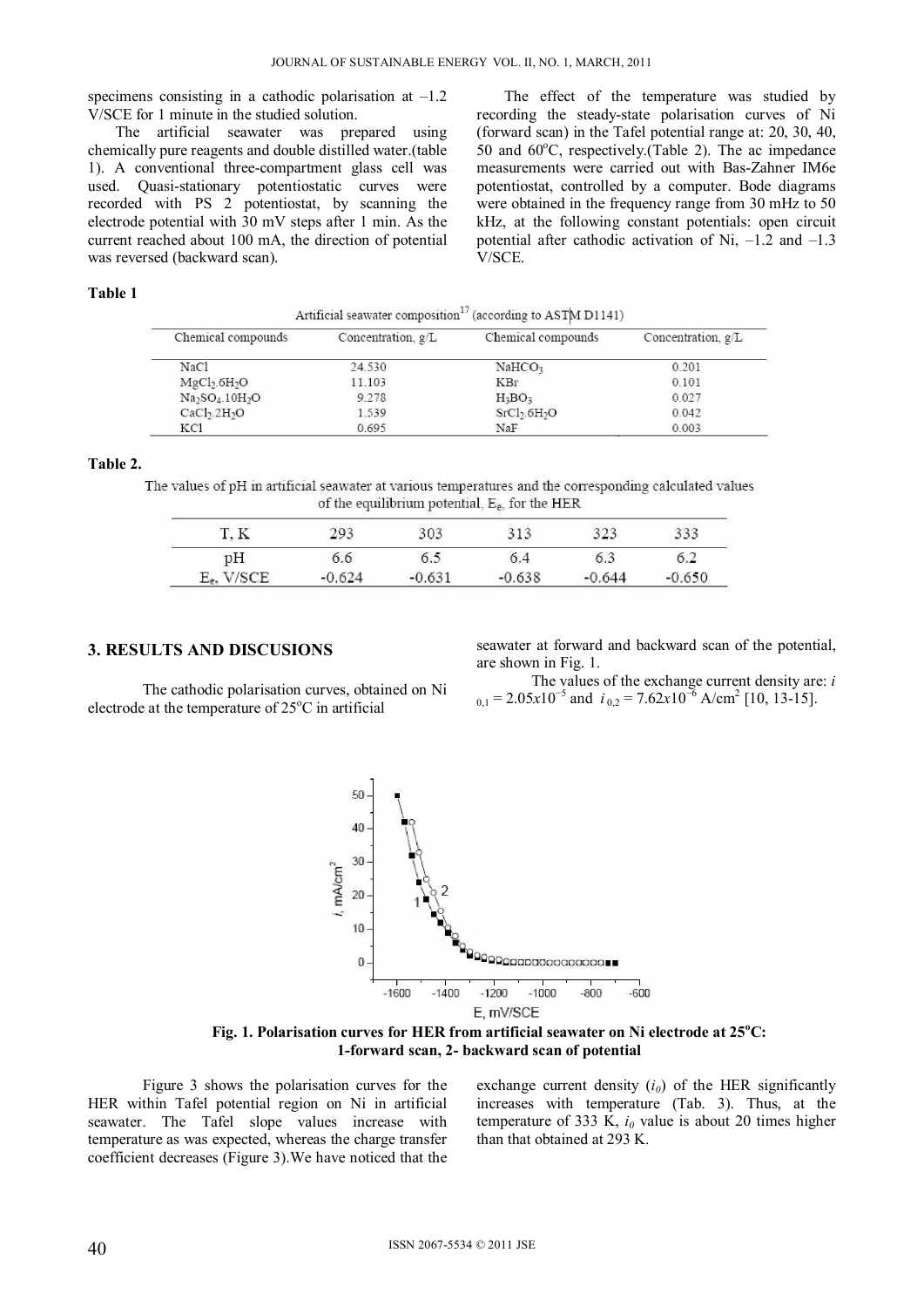

Fig. 2- Tafel lines for HER on Ni electrode in artificial seawater at 25 °C: **1-forward scan, 2- backward scan of potential** 

**Table 3.** 

Electrochemical kinetics parameters of HER on Ni in artificial seawater at various temperatures

| T, K                           | 293    | 303.   | 313    | 323    | 333    |
|--------------------------------|--------|--------|--------|--------|--------|
| $b.$ mV/dec.                   | $-271$ | $-317$ | $-318$ | $-328$ | $-363$ |
| $i_0*10^3$ , A/cm <sup>2</sup> | 0.214  | 0.189  | 0.194  | 0.195  | 0.182  |
|                                | .46    |        | 9.99   | 14.61  | 27.89  |

The electrochemical impedance spectra in the complex plane, as Nyquist diagram and Bode plot, recorded at various potentials for Ni electrode, are shown in Fig. 4 and Fig. 5, respectively. At open circuit potential (OCP) of –0.373 V/SCE, the impedance data do not have a shape of a semicircle in the Nyquist plot (Fig. 4), suggesting a high value of corrosion resistance of Ni

in artificial seawater, as shown previously.2 The Bode plot (Fig. 5) also suggests a capacitive behavior of the Ni electrode at OCP. The EIS data suggest that, in this potential region, the Tafel step may be the ratedetermining step of the reaction, due to the slow diffusion of  $H_{ads}$  atoms to form  $H_2$  molecule (reaction 3).



**Fig. 3. Potentiostatic polarisation curves of the HER on Ni in artificial seawater in the Tafel potential region at the following temperatures: 1-293; 2-303; 3-313;4-323, 5-333 K.**